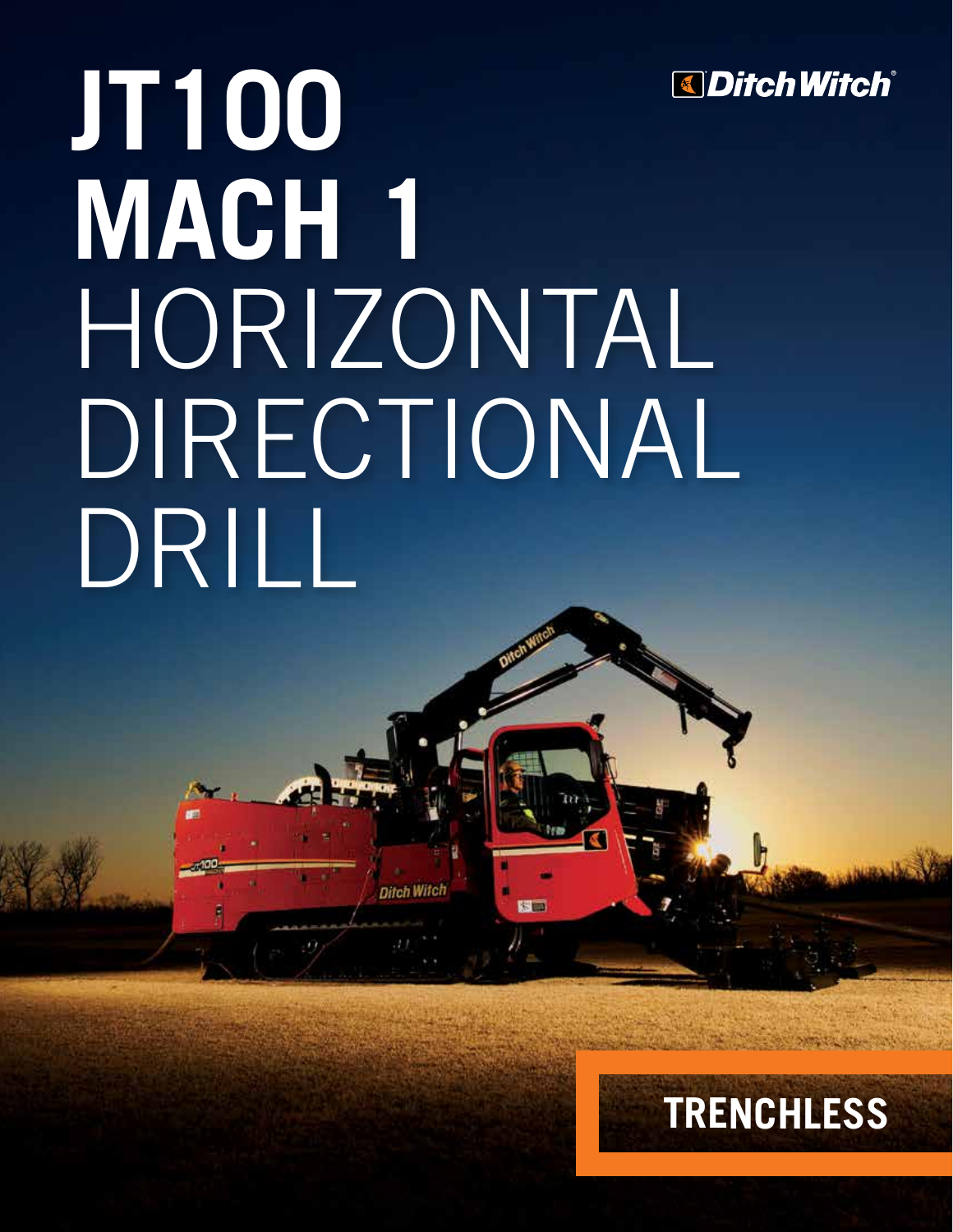**3** Infinitely variable rotary drive<br>3 enables the JT100 to match spindle speed and torque to power through virtually any soil condition.

## **JT100 MACH 1** HORIZONTAL DIRECTIONAL DRILL

Large-capacity, 230-gpm 870-l/min) fluid pump and 2-inch fluid course help move fluid downhole faster, or greater productivity.

Efficient hydraulic cooling system uses less fluid than the competition, reduces maintenance costs and keeps the engine operating efficiently all day.

2

268-hp (200-kW) engine<br>10 efficiently delivers tremendous (9 frame allows steeper entr frame allows steeper entry angles without raising tracks off the ground.

1

268-hp (200-kW) engine power to all drilling functions so you can get the job done faster.

**6** Specialized Ditch Witch-<br>6 **Specialized** drill pipe is designed to provide greater strength and flexibility.

**Ditch Witch** 

9

四部

100,000 lb (445 kN) of pullback and 12,000 ft·lb (16,300 N·m) of torque make the JT100 ideal for installations of large-diameter pipe.

8

The Ditch Witch® JT100 Mach 1 Horizontal Directional Drill delivers power when and where you need it to complete the bore in the most efficient way possible. There's plenty of power for an optional onboard loader and anchor system, too, which eliminate your need for additional equipment for pipeloading, anchoring and other tasks, and give the JT100 a unique ability: the power to reduce the size of the jobsite.

## **WE'RE IN THIS TOGETHER.**







5

Heavy-duty double rack-and-pinion thrust drive is field-proven to push/pull through long, tough bores.





Optional onboard loader and exclusive heavy-duty anchor system eliminate the need for large and expensive support equipment, reducing transportation costs, setup time and jobsite size.

4